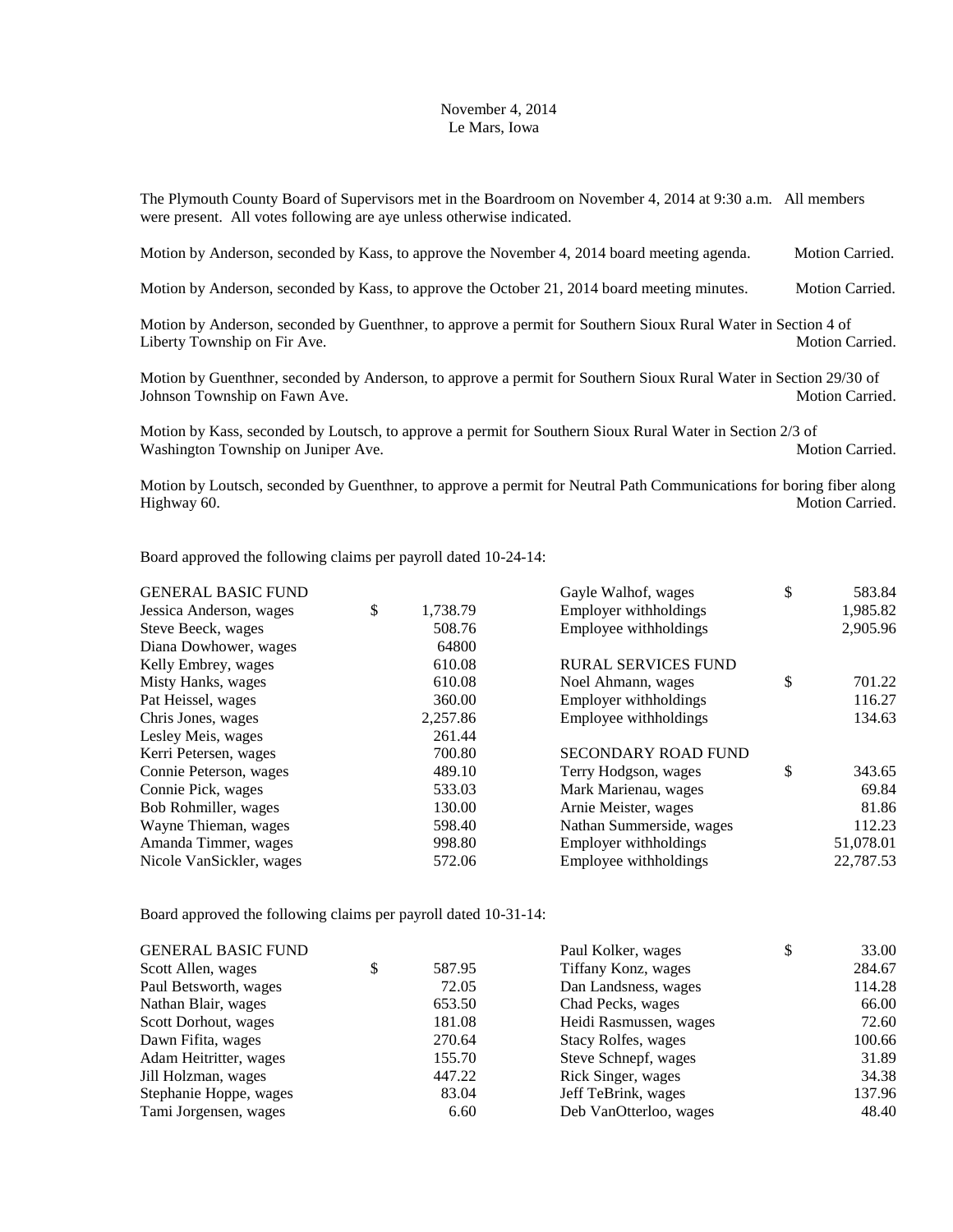| Brenda Ward, wages         | \$<br>94.48    | Employee withholdings           | \$<br>3,005.73 |
|----------------------------|----------------|---------------------------------|----------------|
| Employer withholdings      | 79,032.09      |                                 |                |
| Employee withholdings      | 40,262.41      | SECONDARY ROAD FUND             |                |
|                            |                | Employer withholdings           | \$<br>7,034.88 |
| <b>MH-DD SERVICES FUND</b> |                | Employee withholdings           | 4,764.42       |
| Employer withholdings      | \$<br>1,160.32 |                                 |                |
| Employee withholdings      | 837.90         | LOCAL EMERGENCY MANAGEMENT FUND |                |
|                            |                | Employer withholdings           | \$<br>1,546.78 |
| <b>RURAL SERVICES FUND</b> |                | Employee withholdings           | 746.41         |
| Aaron Leusink, wages       | \$<br>77.83    |                                 |                |
| Matt Struve, wages         | 72.88          | <b>ASSESSOR FUND</b>            |                |
| Jary Vermeys, wages        | 82.50          | Employer withholdings           | \$<br>6,491.87 |
| Jake Wingert, wages        | 298.29         | Employee withholdings           | 3,380.37       |
| Employer withholdings      | 5,203.64       |                                 |                |

Board approved the following claims per warrant register dated 11-4-2014:

| <b>GENERAL BASIC FUND</b> |  |
|---------------------------|--|
|                           |  |

| <b>GENERAL BASIC FUND</b>                   |           | Elizabeth Singer, mileage reimb.<br>\$       | 32.66     |
|---------------------------------------------|-----------|----------------------------------------------|-----------|
| \$<br>Akron Hometowner, publications        | 787.87    | Darrell Sitzmann, insurance reimb.           | 480.58    |
| AmSan, supplies                             | 1,217.51  | Sleuth Software, software contract           | 1,503.06  |
| Craig Bartolozzi, meeting supplies          | 60.00     | Southern Sioux Co Rural Water, water         | 110.25    |
| Cole Beitelspacher, insurance, cell phone   | 546.55    | State Medical Examiners, autopsy             | 2,264.00  |
| Dennis Binneboese, insurance reimb.         | 111.44    | Storey Kenworthy, election envelopes, pins   | 953.07    |
| James Bolton, insurance reimb.              | 419.18    | Jessica Trobaugh, misc. reimbursements       | 65.23     |
| Craig Christman, insurance reimb.           | 488.25    | Union Co Electric Coop, tower                | 48.46     |
| CWD, kitchen supplies                       | 3,777.05  | Terry Utesch, rent assistance                | 200.00    |
| Dean Foods, supplies                        | 140.49    | Verizon, cell phones                         | 268.84    |
| Victoria DeVos, insurance reimb.            | 126.16    | VISA, Sheriff's misc. expenses               | 1,208.30  |
| Fastenal, ballasts                          | 81.50     | Wal-Mart, kitchen supplies                   | 571.86    |
| Frontier, phone                             | 121.30    | Woodbury Co. BOS, medical examiner           | 1,050.00  |
| Jolynn Goodchild, cell phone allowance      | 60.00     | NW IA YES Center, juvenile shelter care      | 1,421.50  |
| Govconnection, MV computer monitor          | 164.91    | 12 <sup>th</sup> Street Touchless, wash card | 50.00     |
| Jack Guenthner, mileage                     | 93.84     |                                              |           |
| Trish Hanno, cleaning services              | 1,400.00  | MH-DD SERVICES FUND                          |           |
| Henry M. Adkins, ballots                    | 101.95    | \$<br>Frontier, phone                        | 86.09     |
| IMWCA, work comp premium                    | 15,031.00 | Glenn's Copier, ink cartridge                | 30.99     |
| Indoff, office supplies                     | 158.89    | Iowa DHS, Medicaid offset                    | 44,602.00 |
| Info Dog Securities, document shredding     | 521.40    | Plains Area Mental Hlth, treatment           | 370.00    |
| IA Dept of Public Safety, TTY jail portion  | 2,367.00  | Ply Co Sheriff, transports                   | 78.60     |
| Iowa Workforce Dev, elevator safety         | 175.00    | Pride Group, support services                | 17,190.39 |
| Keltek, vehicle computers                   | 7,944.71  |                                              |           |
| Legislative Services Agency, IA code        | 115.00    | <b>RURAL SERVICES BASIC FUND</b>             |           |
| City of LeMars, water bill assistance       | 85.53     | Noel Ahmann, postage, mileage<br>\$          | 202.74    |
| LeMars Agri Center, softener salt           | 185.71    | Van's Sanitation, recycling dumpster         | 60.00     |
| Lyon Co Sheriff, service                    | 30.06     |                                              |           |
| MidAmerican Energy, utilities               | 2,403.64  | <b>LOCAL OPTION SALES TAX FUND</b>           |           |
| Shawn Olson, fire alarm strobe              | 355.01    | LeMars Public Library, grant<br>\$           | 470.00    |
| Perkins, office supplies                    | 277.66    |                                              |           |
| Ply Co Sheriff, transports and service fees | 893.74    | VETERAN AFFAIRS CO. GRANT FUND               |           |
| Ply Co Treasurer, flex benefits reimb.      | 5,016.42  | Wayne Thieman, fall school exp.<br>\$        | 771.26    |
| Presto-X-Co, contract service               | 109.32    |                                              |           |
| Protex Central, fire alarm inspection       | 750.00    | <b>SECONDARY ROAD FUND</b>                   |           |
| Quality Lawn, lawn service                  | 100.00    | \$<br>A & M Laundry, floormats               | 58.00     |
| Northwest REC, power                        | 1,026.41  | Berntsen Int, supplies                       | 528.46    |
| Jill Renken, insurance reimb.               | 186.59    | Best Western Plus, lodging                   | 107.52    |
| Sears, pressure washer                      | 32.98     | Bomgaars, supplies                           | 432.05    |
|                                             |           |                                              |           |